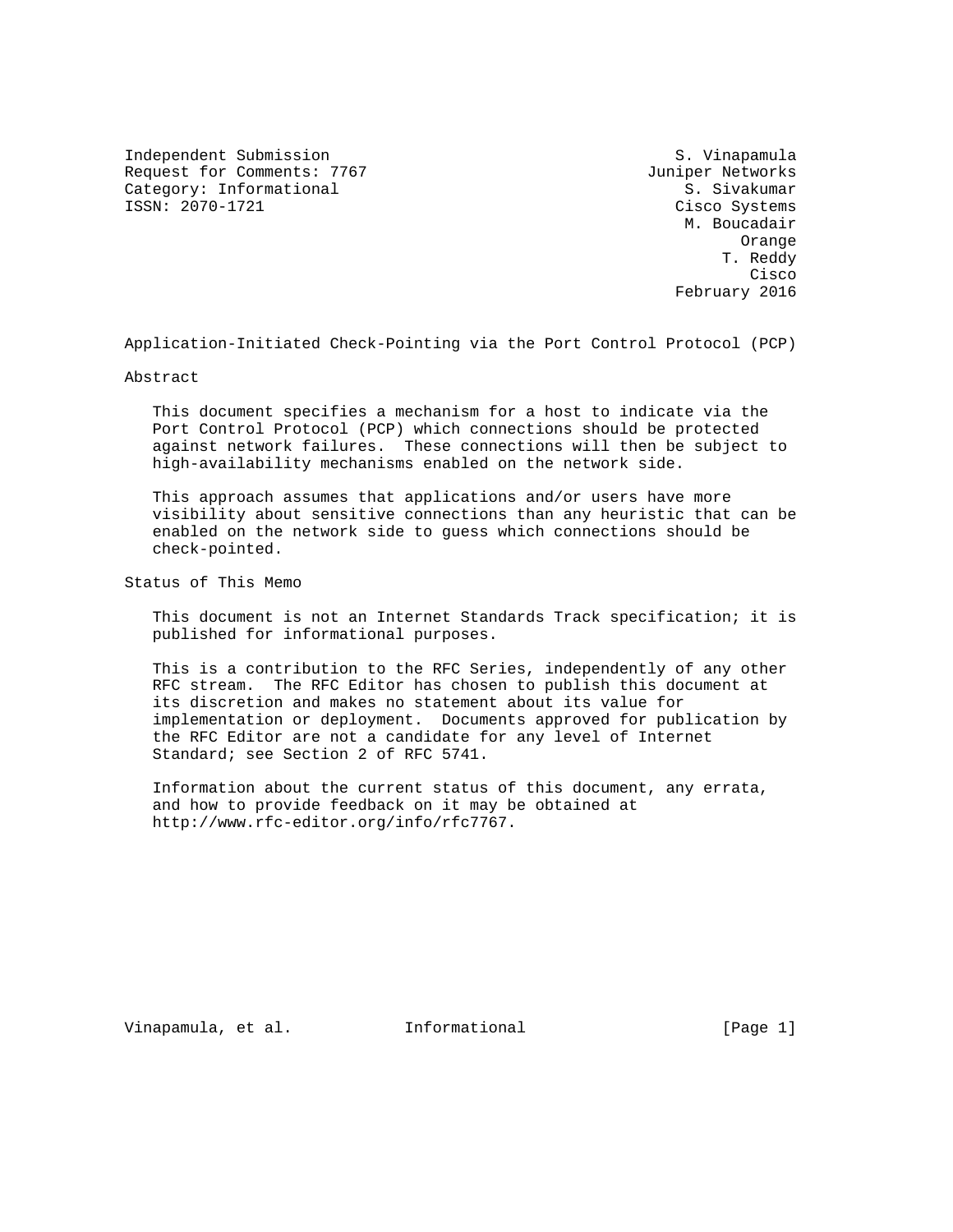Copyright Notice

 Copyright (c) 2016 IETF Trust and the persons identified as the document authors. All rights reserved.

 This document is subject to BCP 78 and the IETF Trust's Legal Provisions Relating to IETF Documents (http://trustee.ietf.org/license-info) in effect on the date of publication of this document. Please review these documents carefully, as they describe your rights and restrictions with respect to this document.

# Table of Contents

|                | 11                                       |  |  |  |  |  |  | 3              |
|----------------|------------------------------------------|--|--|--|--|--|--|----------------|
|                |                                          |  |  |  |  |  |  | 3              |
| 2.1            | Issues with the Existing Implementations |  |  |  |  |  |  | 4              |
|                | 3. CHECKPOINT_REQUIRED PCP Option        |  |  |  |  |  |  | $\overline{4}$ |
|                | 3 1                                      |  |  |  |  |  |  | 4              |
|                |                                          |  |  |  |  |  |  | 5              |
| 4.             |                                          |  |  |  |  |  |  |                |
| 5 <sub>1</sub> |                                          |  |  |  |  |  |  | 8              |
|                |                                          |  |  |  |  |  |  | 9              |
|                |                                          |  |  |  |  |  |  | 9              |
|                | 7.1. Normative References                |  |  |  |  |  |  | 9              |
|                | 7.2. Informative References              |  |  |  |  |  |  | 9              |
|                | Appendix A. Additional Considerations    |  |  |  |  |  |  | 11             |
|                |                                          |  |  |  |  |  |  | 11             |
|                |                                          |  |  |  |  |  |  | 12             |

### 1. Introduction

 The risk of Internet service disruption is critical in service providers and enterprise networking environments. Such a risk is often mitigated with the introduction of active/backup systems. Such designs not only contribute to minimize the risk of service disruption, but also facilitate maintenance operations (e.g., hitless hardware or software upgrades).

 In addition, the nature of some connections leads to the establishment and the maintenance of connection-specific states by some of the network functions invoked when the connection is established. During active/backup failover in case of a network failure, the said states need to be check-pointed by the backup system. Additional issues are discussed in Section 2.

Vinapamula, et al. 1nformational 1999 [Page 2]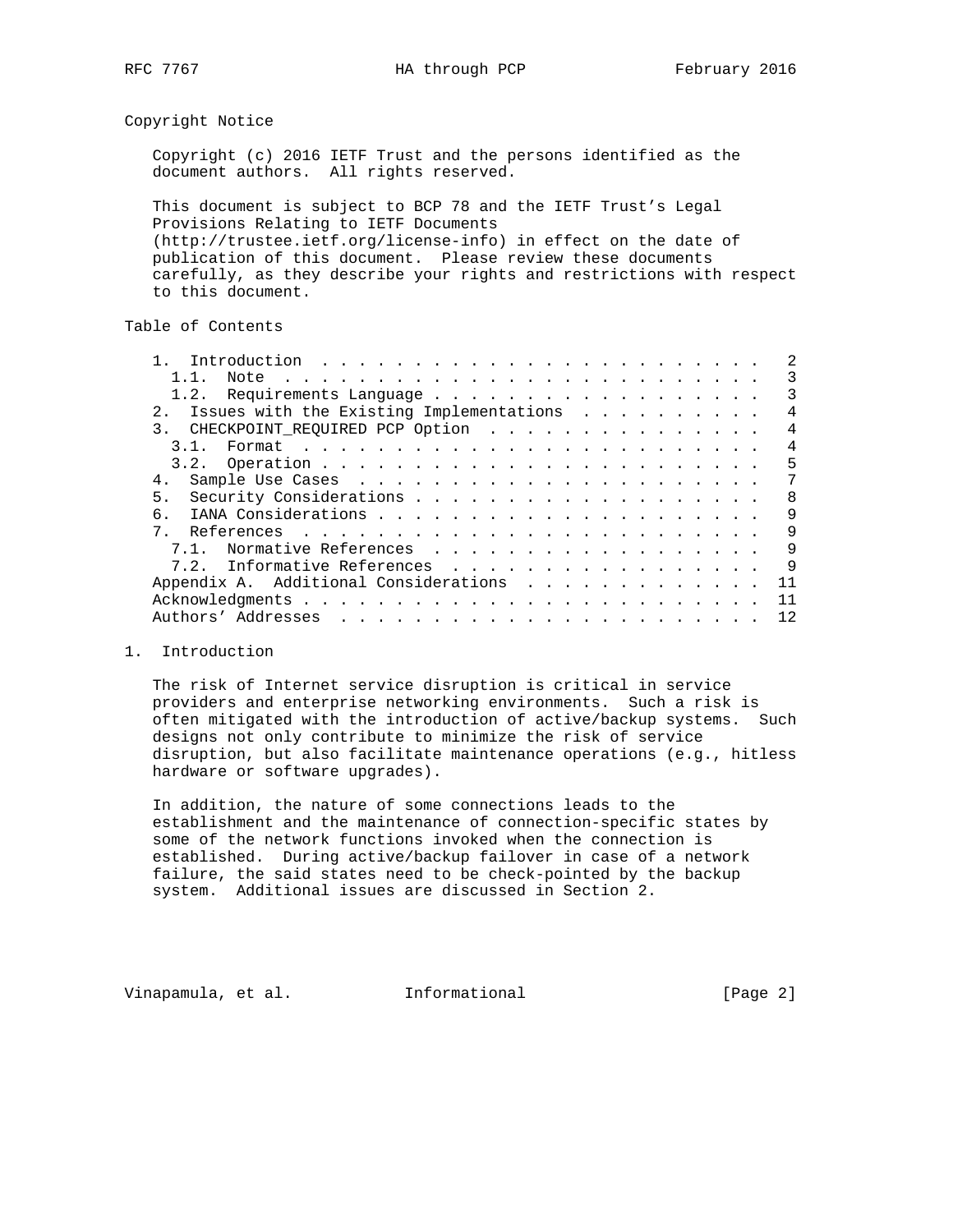Heuristics based on the protocol, mapping lifetime, etc., are used in the network to elect which connections need to be check-pointed (e.g., by means of high-availability (HA) techniques). This document advocates for an application-initiated approach that would allow applications and/or users to signal to the network which of their connections are critical.

 Within this document, "check-pointing" refers to a process of state replication and synchronization between active and backup PCP controlled devices. When the active PCP-controlled device fails, the backup PCP-controlled device will take over all the existing established sessions that were check-pointed. This process is transparent to internal hosts.

 This document specifies how PCP [RFC6887] can be extended to indicate which connection should be check-pointed for high availability (Section 3). A set of use cases are provided for illustrative purposes in Section 4. This document does not make any assumptions about the PCP-controlled device that will process the PCP-formatted signaling information from PCP clients. These devices are likely to be flow aware.

 The approach in this document is aligned with the networking trends advocating for open network APIs to interact with applications/ services (e.g., [RFC7149]). For instance, the decision-making process about policy on the network side will be enriched with information provided by applications using PCP.

### 1.1. Note

 The CHECKPOINT\_REQUIRED PCP option (Section 3) is defined in the "Specification Required" range (see Section 6). In order to be assigned a code point in that range, a permanent publication is required as per Section 4.1 of [RFC5226]. Publication of an RFC is an ideal means of achieving this requirement and also to ease interoperability.

 Note, this work was presented to the Port Control Protocol (PCP) WG, but there was no consensus to define this option in the "Standards Action" range despite positive feedback that was received from the working group. Technical comments that were received during PCP meetings and those received on the mailing list were addressed.

#### 1.2. Requirements Language

 The key words "MUST", "MUST NOT", "REQUIRED", "SHALL", "SHALL NOT", "SHOULD", "SHOULD NOT", "RECOMMENDED", "MAY", and "OPTIONAL" in this document are to be interpreted as described in RFC 2119 [RFC2119].

Vinapamula, et al. 1nformational 1999 [Page 3]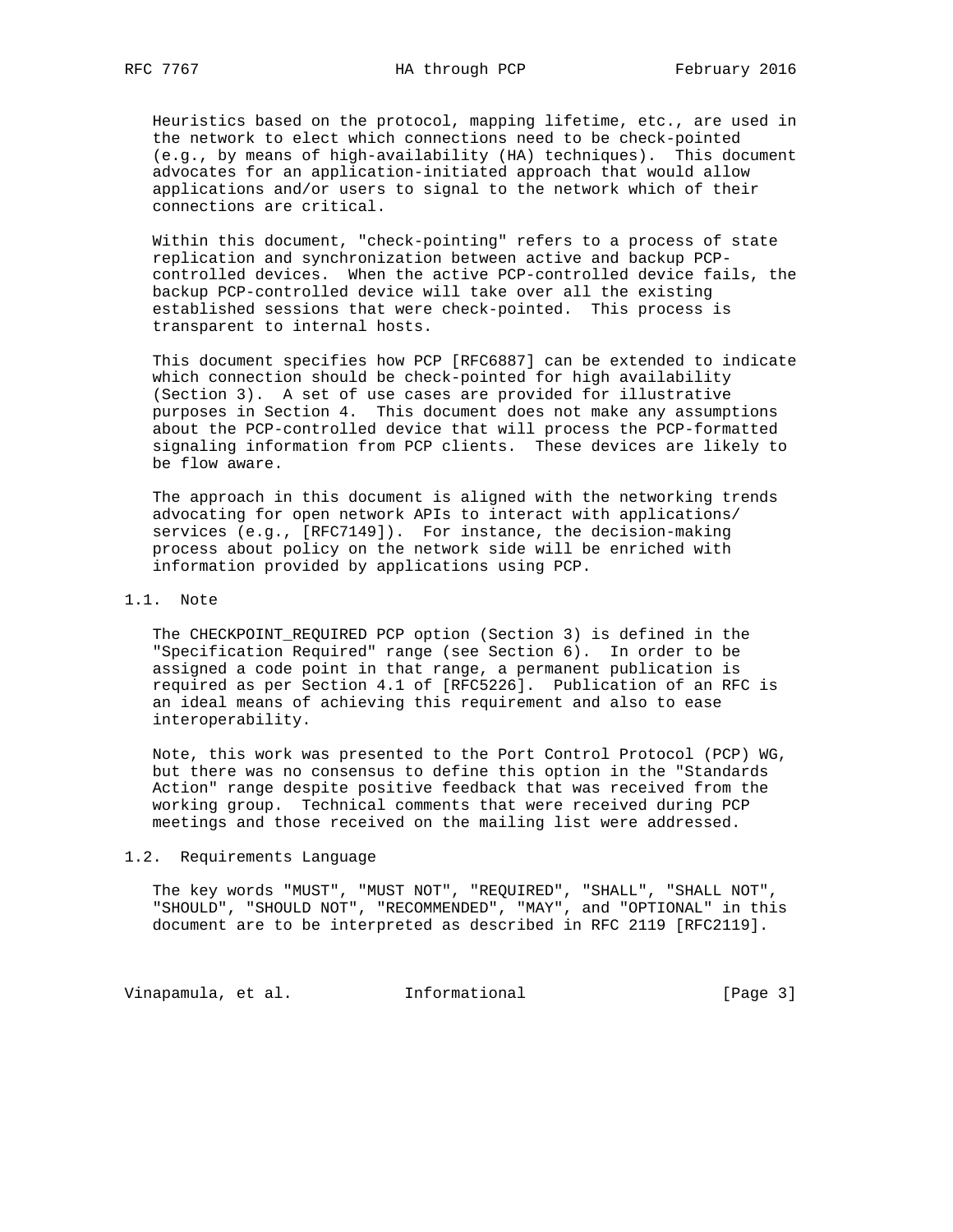2. Issues with the Existing Implementations

 Regardless of the selected technology or design like HA-based designs, reliably securing connections is expensive in terms of memory, CPU usage, and other resources. Also, check-pointing may not be required for all connections, as all connections may not be critical. But, this leaves a challenge to identify what connections to check-point.

 Typically, this is addressed by identifying long-lived connections and check-pointing the state of only those connections that lived long enough, to the backup for service continuity.

 However, check-pointing long-lived connections raises the following issues:

- 1. It is hard for a network to identify (or guess) which connection is (business) critical. This characterization is often customer specific: a flow can be sensitive for a User #1, while it is not for another User #2. Furthermore, this characterization can vary over time: a flow can be sensitive during hour X, while it is not during other times.
- 2. Heuristics are not deterministic.
- 3. A potentially long-lived connection may experience disruption upon failure of the active system, but before it is check pointed.
- 4. A connection may not be long-lived but it may be critical, e.g., for Voice over IP (VoIP) conversations.
- 5. Likewise, not all long-lived connections are deemed critical: for example, connections that pertain to free Internet services are usually considered not critical compared to the equivalent connections for paid services. Only the latter need to be check pointed.
- 3. CHECKPOINT\_REQUIRED PCP Option

### 3.1. Format

 The solution is based on the assumption that an application or user is the best judge of which of its connections are critical.

 An application or user may explicitly identify the connections that need to be check-pointed by means of a PCP client, using the CHECKPOINT\_REQUIRED option as described in Figure 1.

Vinapamula, et al. Informational [Page 4]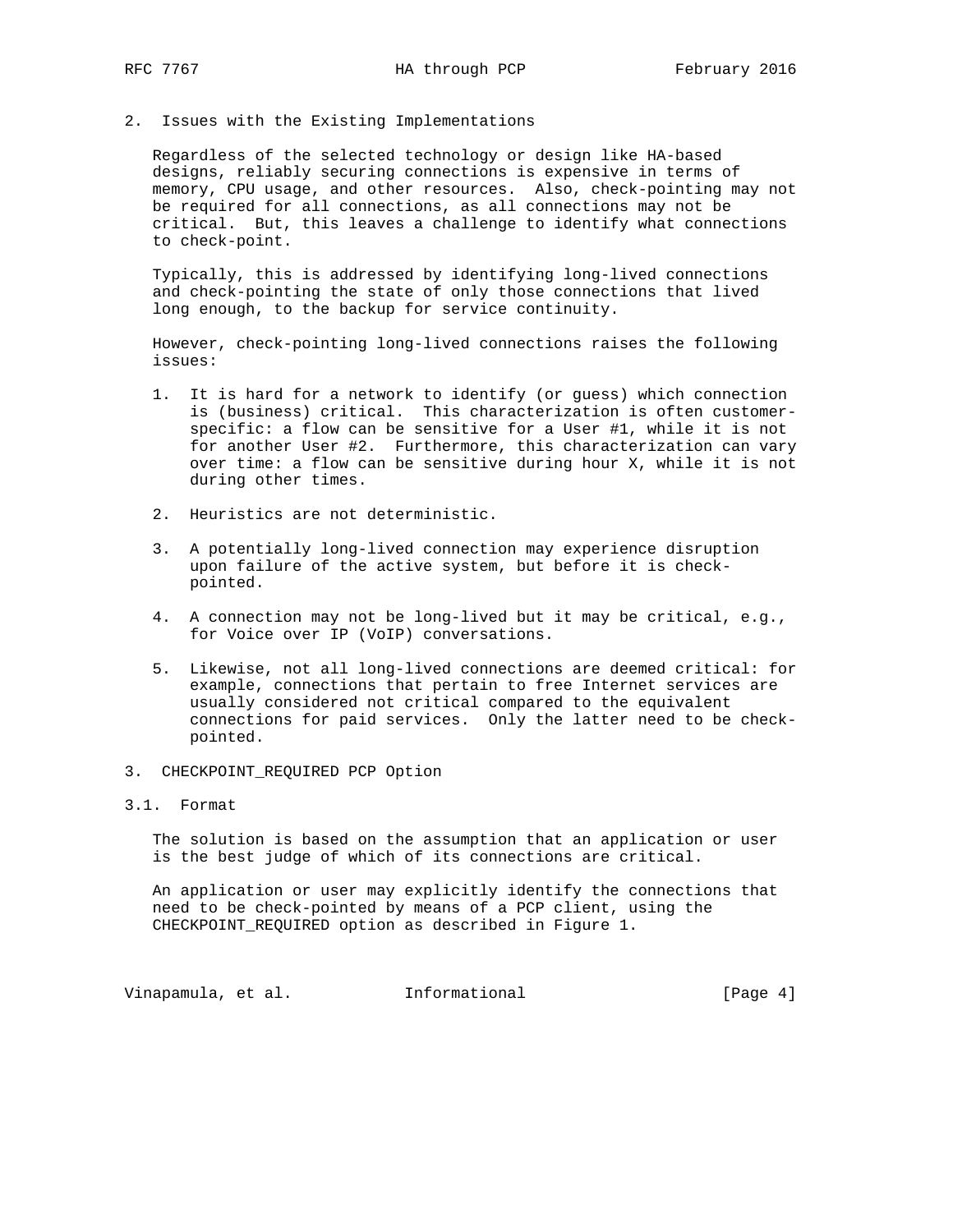The entry to be backed up is indicated by the content of a MAP or PEER message.

0  $1$  2 3 0 1 2 3 4 5 6 7 8 9 0 1 2 3 4 5 6 7 8 9 0 1 2 3 4 5 6 7 8 9 0 1 +-+-+-+-+-+-+-+-+-+-+-+-+-+-+-+-+-+-+-+-+-+-+-+-+-+-+-+-+-+-+-+-+ |Option Code=192| Reserved | Option Length +-+-+-+-+-+-+-+-+-+-+-+-+-+-+-+-+-+-+-+-+-+-+-+-+-+-+-+-+-+-+-+-+

> Option Name: CHECKPOINT\_REQUIRED Number: 192 Purpose: Indicate if an entry needs to be check-pointed. Valid for Opcodes: MAP, PEER Length: 0. May appear in: Request and response. Maximum occurrences: 1.

Figure 1: CHECKPOINT\_REQUIRED PCP Option

The description of the fields is as follows:

- o Option Code: 192 (see Section 6).
- o Reserved: This field is initialized as specified in Section 7.3 of [RFC6887].
- o Option Length: 0. This means no data is included in the option.

 An application or user can take advantage of this PCP option to explicitly indicate which of the connections need to be check-pointed and should not be disrupted. The processing of this option by the PCP server will then yield the check-pointing of the corresponding states by the relevant devices or functions dynamically controlled by the PCP server.

 Communication between application/user and PCP client is implementation specific.

## 3.2. Operation

 Support of the CHECKPOINT\_REQUIRED option by PCP servers and PCP clients is optional. This option (Code 192; see Figure 1) may be included in a PCP MAP or PEER request to indicate a connection is to be protected against network failures.

 There is a risk that every PCP client may wish to check-point every connection; this can potentially load the system. Administration SHOULD restrict the number of connections that can be elected to be

Vinapamula, et al. Informational [Page 5]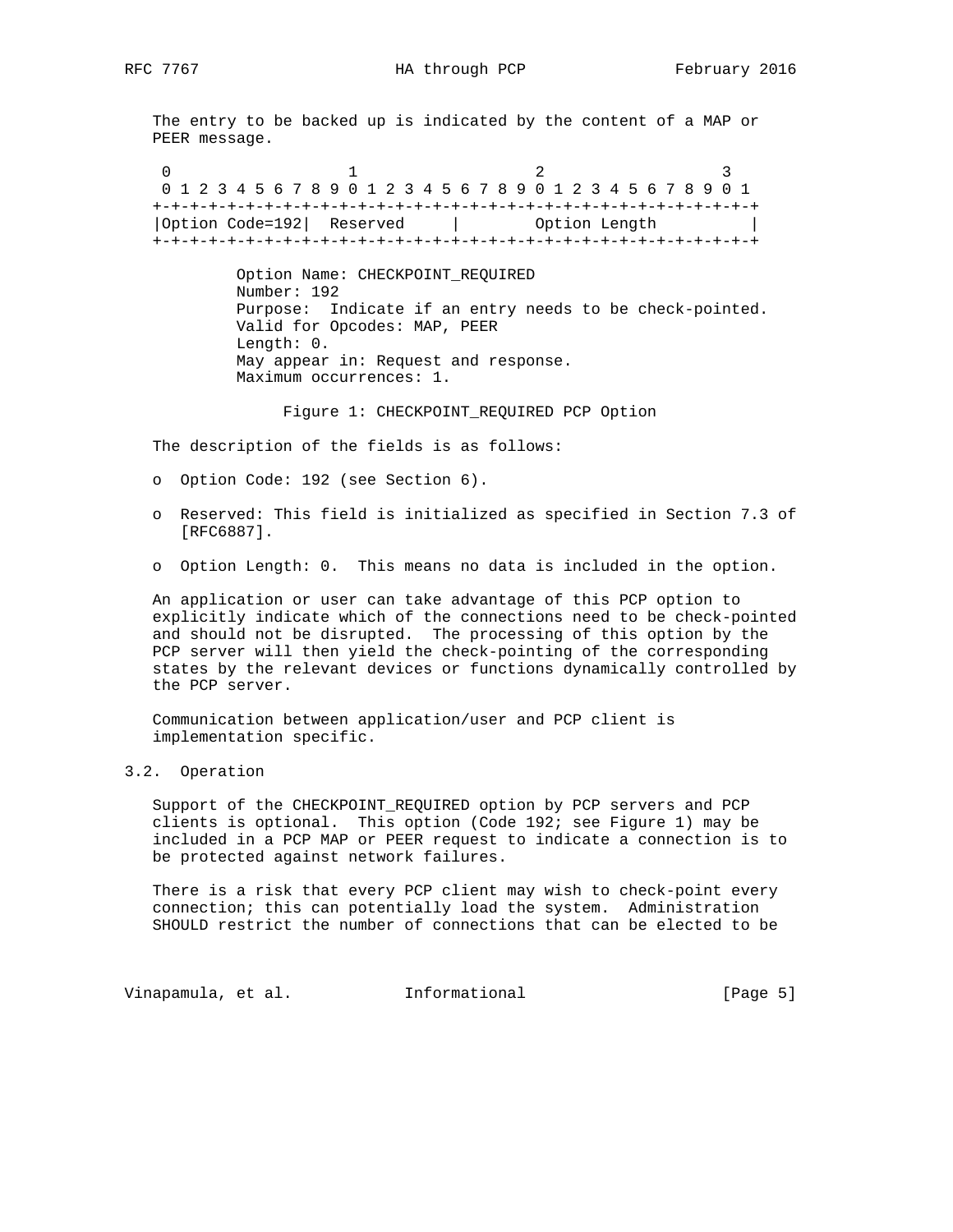backed up and the rate of check-pointing per network attachment point (e.g., Customer Premises Equipment (CPE), host). To that aim, the PCP server should unambiguously identify the network attachment point a PCP client belongs to. For example, the PCP server may rely on the PCP identity [RFC7652], the assigned prefix to a CPE or host, the subscriber-mask [PREFIX-BINDING], or other identification means.

 The PCP client includes a CHECKPOINT\_REQUIRED option in a MAP or PEER request to signal that the corresponding mapping is to be protected.

 If the PCP client does not receive a CHECKPOINT\_REQUIRED option in response to a PCP request that enclosed the CHECKPOINT\_REQUIRED option, this means that either the PCP server does not support the option, or the PCP server is configured to ignore the option, or the PCP server cannot satisfy the request expressed in this option (e.g., because of a lack of resources).

 If the CHECKPOINT\_REQUIRED option is not included in the PCP client request, the PCP server MUST NOT include the CHECKPOINT\_REQUIRED option in the associated response.

 When the PCP server receives a CHECKPOINT\_REQUIRED option, the PCP server checks if it can honor this request depending on whether resources are available for check-pointing. If there are no resources available for check-pointing, but there are resources available to honor the MAP or PEER request, a response is sent back to the PCP client without including the CHECKPOINT\_REQUIRED option (i.e., the request is processed as any MAP or PEER request that does not convey a CHECKPOINT\_REQUIRED option). If check-pointing resources are still available and the quota for this PCP client has not been reached, the PCP server tags the corresponding entry as eligible to the HA mechanism and sends back the CHECKPOINT\_REQUIRED option in the positive answer to the PCP client.

 To update the check-pointing behavior of a mapping maintained by the PCP server, the PCP client generates a PCP MAP or PEER renewal request that includes a CHECKPOINT\_REQUIRED option to indicate this mapping has to be check-pointed or that doesn't include a CHECKPOINT\_REQUIRED option to indicate this mapping does not need be check-pointed anymore. Upon receipt of the PCP request, the PCP server proceeds with the same operations to validate a MAP or PEER request to update an existing mapping. If validation checks are passed, the PCP server updates the check-point flag associated with that mapping accordingly (i.e., it is set if a CHECKPOINT\_REQUIRED option was included in the update request or it is cleared if no CHECKPOINT\_REQUIRED option was included), and the PCP server returns the response to the PCP client accordingly.

Vinapamula, et al. 1nformational 1999 [Page 6]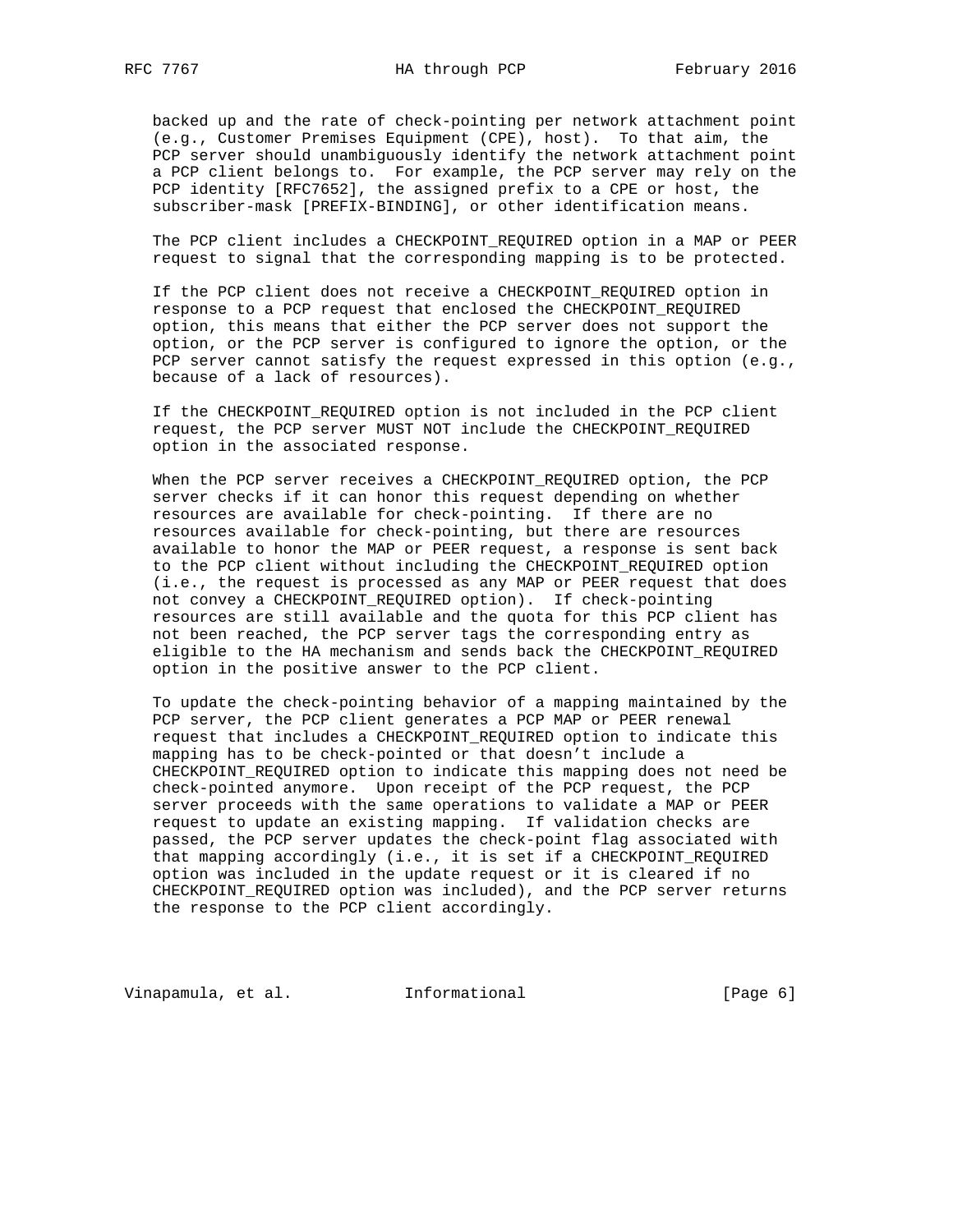What information to check-point and how to check-point are outside the scope of this document and are left for implementations. Also, the mechanism for users or applications to indicate check-pointing in a PCP request may be automatic, semiautomatic, or require human intervention. This behavior is also left for application implementations. For managed CPEs, a service provider may influence what connections are to be check-pointed.

 For honored requests, it is RECOMMENDED to check-point state on backup before a response is sent to the PCP client.

4. Sample Use Cases

Below are provided some examples for illustrative purposes:

- Example 1: Consider a streaming service such as live TV broadcasting, or any other media streaming, that supports check pointing signaling functionality. Suppose this application is installed in three hosts A, B and C. For A, the application is critical and should not be interrupted, while for B it is not. While for C, only some programs are of interest. At the time of installing this application's software, corresponding preferences can be provisioned. When the application starts streaming:
	- \* All the flows associated with the streaming application are critical for A. Limiting the number of flows to be backed up will ensure that host doesn't exceed the user's limit.
	- \* For B, none of these flows are critical for check-pointing. The CHECKPOINT\_REQUIRED option is not included in the PCP requests.
	- \* For C, the user is invited to interact with the application by means of a configuration option that is provided to dynamically select which streaming to check-point, based on the user's interest.
- Example 2: Consider a streaming service offered by a provider. Suppose three levels of subscriptions are offered by that provider, e.g., gold, silver, and bronze. To guarantee a certain level of quality of service for each subscription, policies are configured such that:
	- \* All flows associated with a gold subscription should be check pointed.
	- \* Only some flows associated with a silver subscription are check-pointed.

Vinapamula, et al. Informational [Page 7]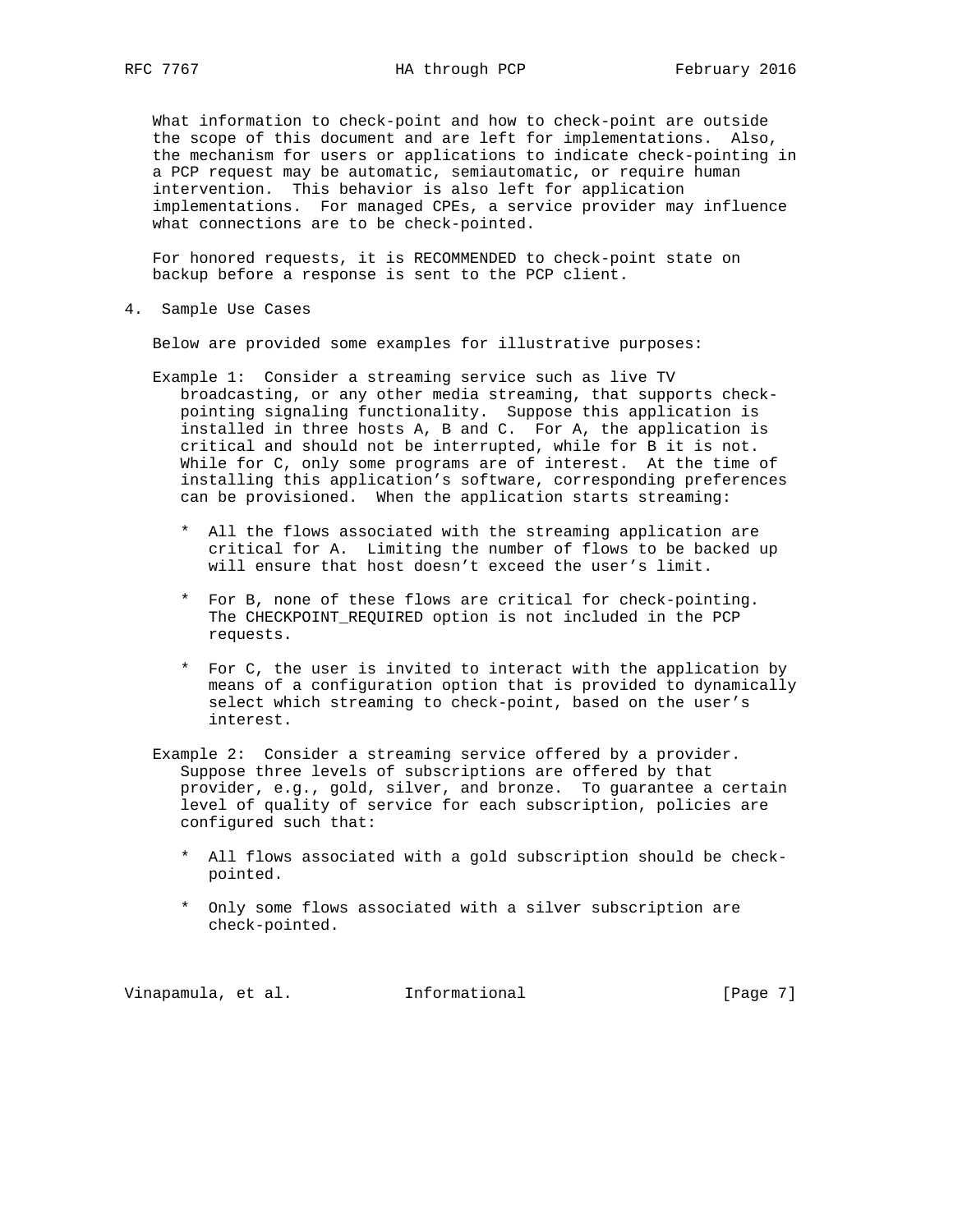\* None of the flows associated with a bronze subscription are check-pointed.

 When a user invokes the streaming service, he/she may fall into one of those buckets, and according to the configured policy, his/ her associated streaming flows are automatically check-pointed. Login credentials can be used as a trigger to determine the subscription level (and therefore the associated check-pointing behavior).

- Example 3: Consider a VoIP application that is able to request that its flows be check-pointed. No matter what is configured by the user, some calls such as emergency calls should be check-pointed. The application has to identify such calls.
- Example 4: In the context of an enterprise network, applications are customized by the administrator. Instructions about whether a CHECKPOINT\_REQUIRED option is to be included are determined by the administrator. Only the subset of applications identified by the administrator will make use of this option in conformance with the enterprise network's management policies. Any misbehavior can be considered as abuse.

 In order to prevent every application from including a CHECKPOINT\_REQUIRED option in its PCP requests, the following items are assumed:

- o Applications may be delivered with some default settings for check-pointing, and these settings should be programmable by end user.
- o Exposing and enforcing these settings is application specific.
- o The end user may customize these settings based on the requirements.
- 5. Security Considerations

PCP-related security considerations are discussed in [RFC6887].

 The CHECKPOINT\_REQUIRED option can be used by an attacker to identify critical flows; this is sensitive from a privacy standpoint. Also, an attacker can cause critical flows to not be check-pointed by stripping the CHECKPOINT\_REQUIRED option or by consuming the quota by adding the option to other flows.

Vinapamula, et al. Informational [Page 8]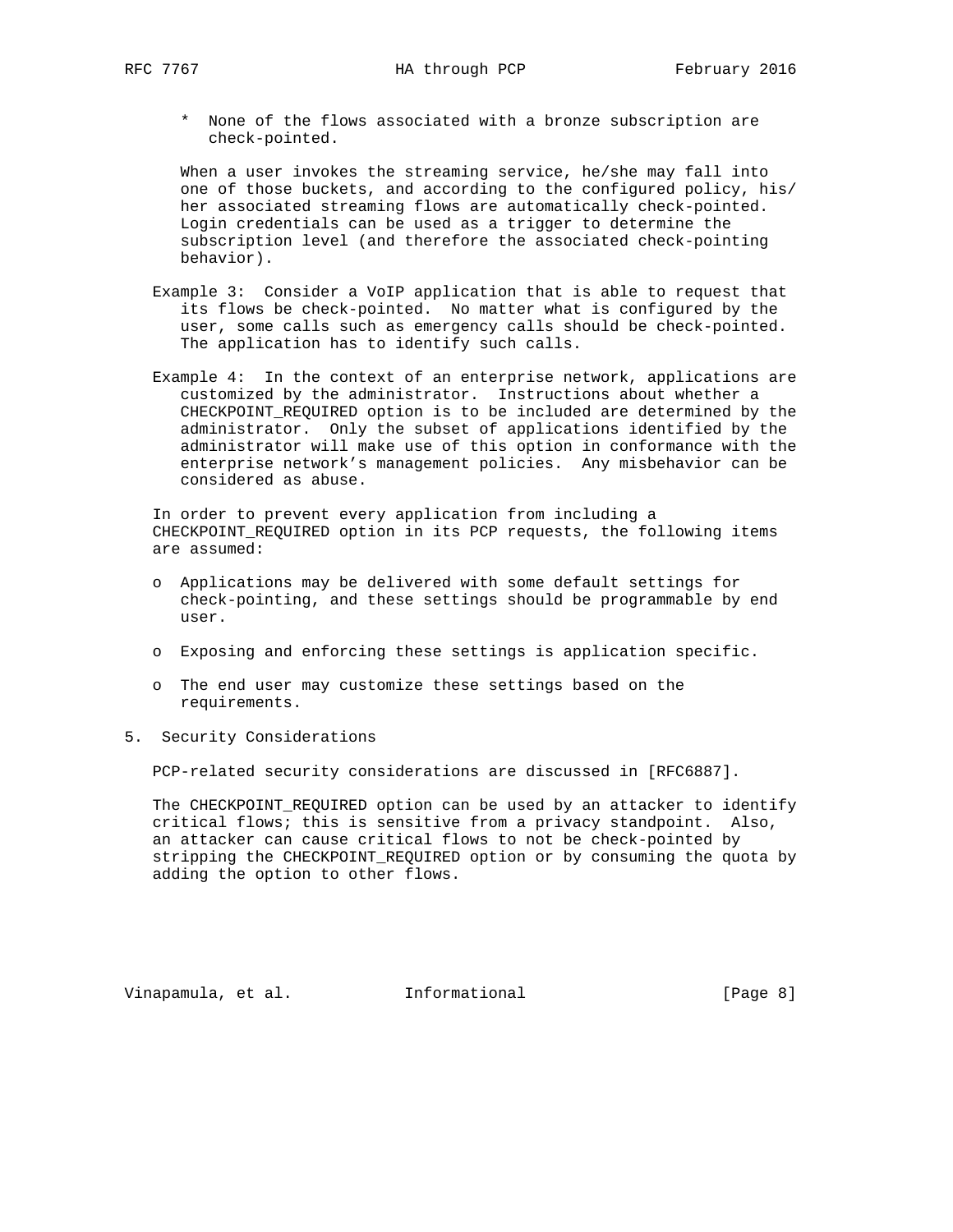These two issues can be mitigated if the network on which the PCP messages are to be sent is fully trusted. Means to defend against attackers who can intercept packets between the PCP server and the PCP client should be enabled. In some deployments, access control lists (ACLs) can be installed on the PCP client, PCP server, and the network between them, so those ACLs allow only communications between trusted PCP elements. If the networking environment between the PCP client and the PCP server is not secure, PCP authentication [RFC7652] MUST be enabled.

 A network device can always override the end-user signaling, i.e., what is signaled by the PCP client, if the instructions conflict with the network policies.

6. IANA Considerations

 The following PCP Option Code has been allocated in the "Specification Required" range of the "PCP Options" registry (http://www.iana.org/assignments/pcp-parameters):

192 CHECKPOINT\_REQUIRED (see Section 3.1)

- 7. References
- 7.1. Normative References
	- [RFC2119] Bradner, S., "Key words for use in RFCs to Indicate Requirement Levels", BCP 14, RFC 2119, DOI 10.17487/RFC2119, March 1997, <http://www.rfc-editor.org/info/rfc2119>.
	- [RFC6887] Wing, D., Ed., Cheshire, S., Boucadair, M., Penno, R., and P. Selkirk, "Port Control Protocol (PCP)", RFC 6887, DOI 10.17487/RFC6887, April 2013, <http://www.rfc-editor.org/info/rfc6887>.
	- [RFC7652] Cullen, M., Hartman, S., Zhang, D., and T. Reddy, "Port Control Protocol (PCP) Authentication Mechanism", RFC 7652, DOI 10.17487/RFC7652, September 2015, <http://www.rfc-editor.org/info/rfc7652>.
- 7.2. Informative References

[PREFIX-BINDING]

 Vinapamula, S. and M. Boucadair, "Recommendations for Prefix Binding in the Softwire DS-Lite Context", Work in Progress, draft-vinapamula-softwire-dslite-prefix binding-12, October 2015.

Vinapamula, et al. 1nformational 1999 [Page 9]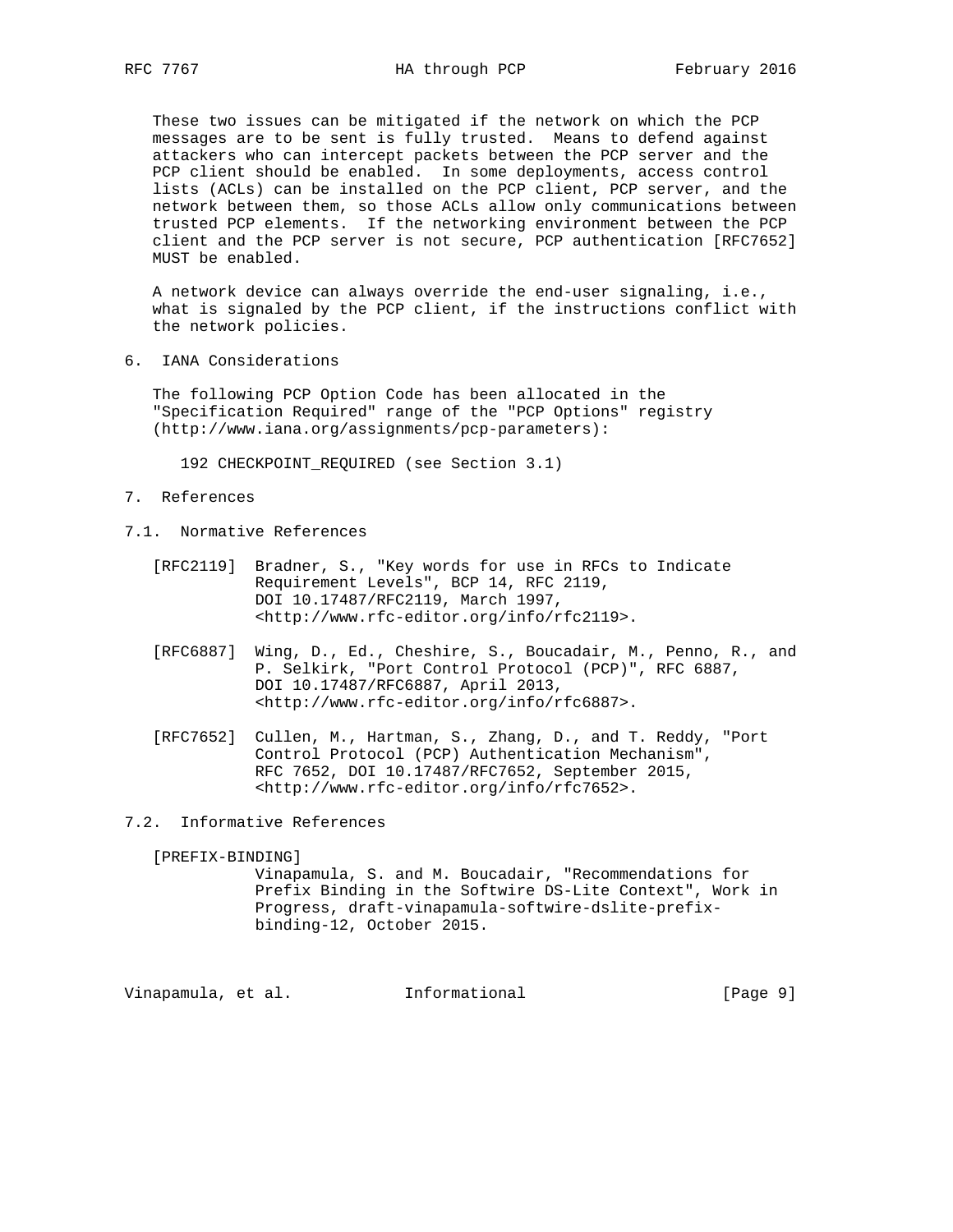- [RFC5226] Narten, T. and H. Alvestrand, "Guidelines for Writing an IANA Considerations Section in RFCs", BCP 26, RFC 5226, DOI 10.17487/RFC5226, May 2008, <http://www.rfc-editor.org/info/rfc5226>.
- [RFC7149] Boucadair, M. and C. Jacquenet, "Software-Defined Networking: A Perspective from within a Service Provider Environment", RFC 7149, DOI 10.17487/RFC7149, March 2014, <http://www.rfc-editor.org/info/rfc7149>.

Vinapamula, et al. 1nformational [Page 10]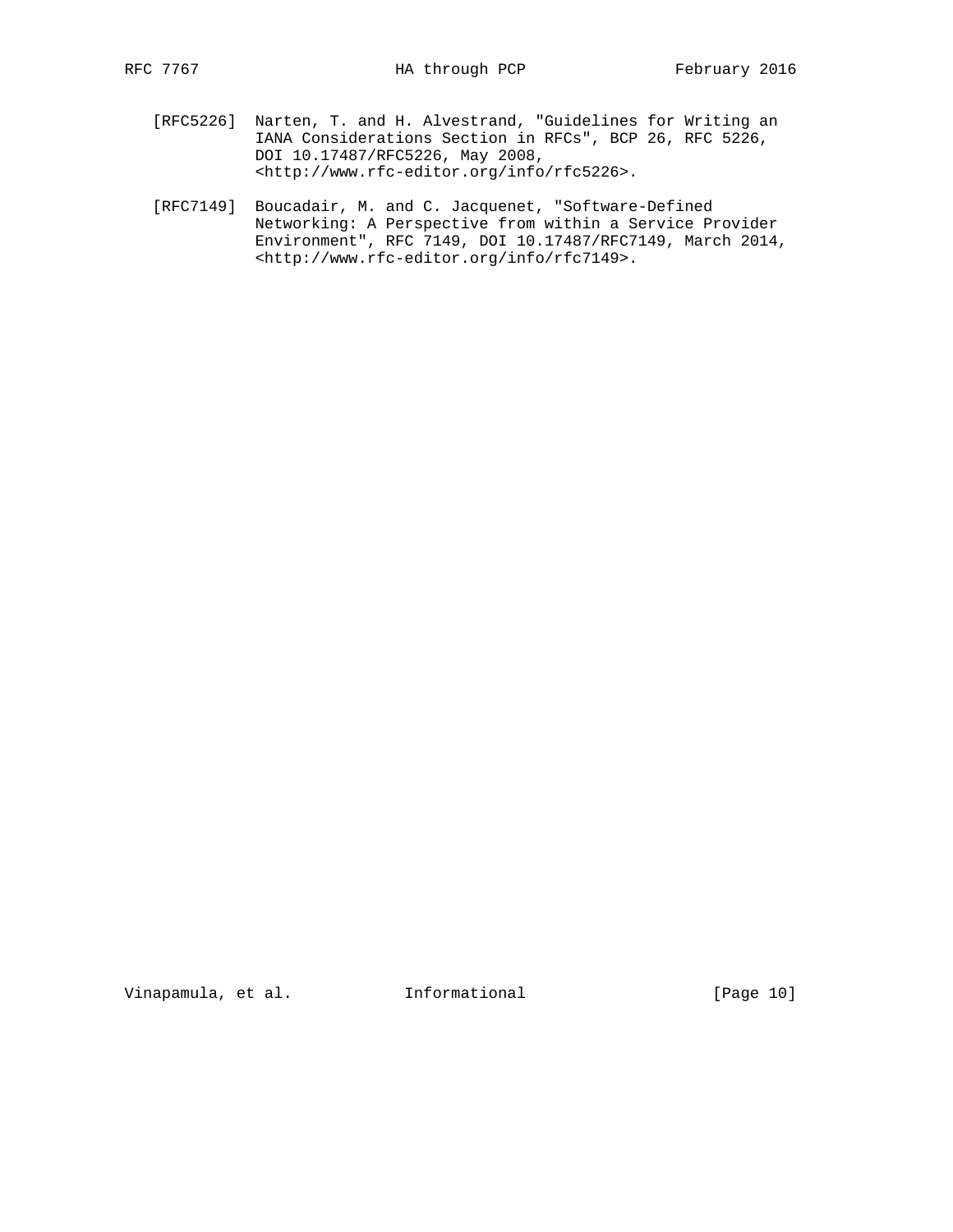Appendix A. Additional Considerations

 It was tempting to include additional fields in the option but this would lead to a more complex design that is not justified. For example, we considered the following.

- o Define a dedicated field to indicate a priority level. This priority is intended to be used by the PCP server as a hint when processing a request with a CHECKPOINT\_REQUIRED option. Nevertheless, an application may systematically choose to set the priority level to the highest value so that it increases its chance to be serviced!
- o Return a more granular failure error code to the requesting PCP client. However, this would require extra processing at both the PCP client and server sides for handling the various error codes without any guarantee that the PCP client would have its mappings check-pointed.

Acknowledgments

 Thanks to Reinaldo Penno, Stuart Cheshire, Dave Thaler, Prashanth Patil, and Christian Jacquenet for their comments.